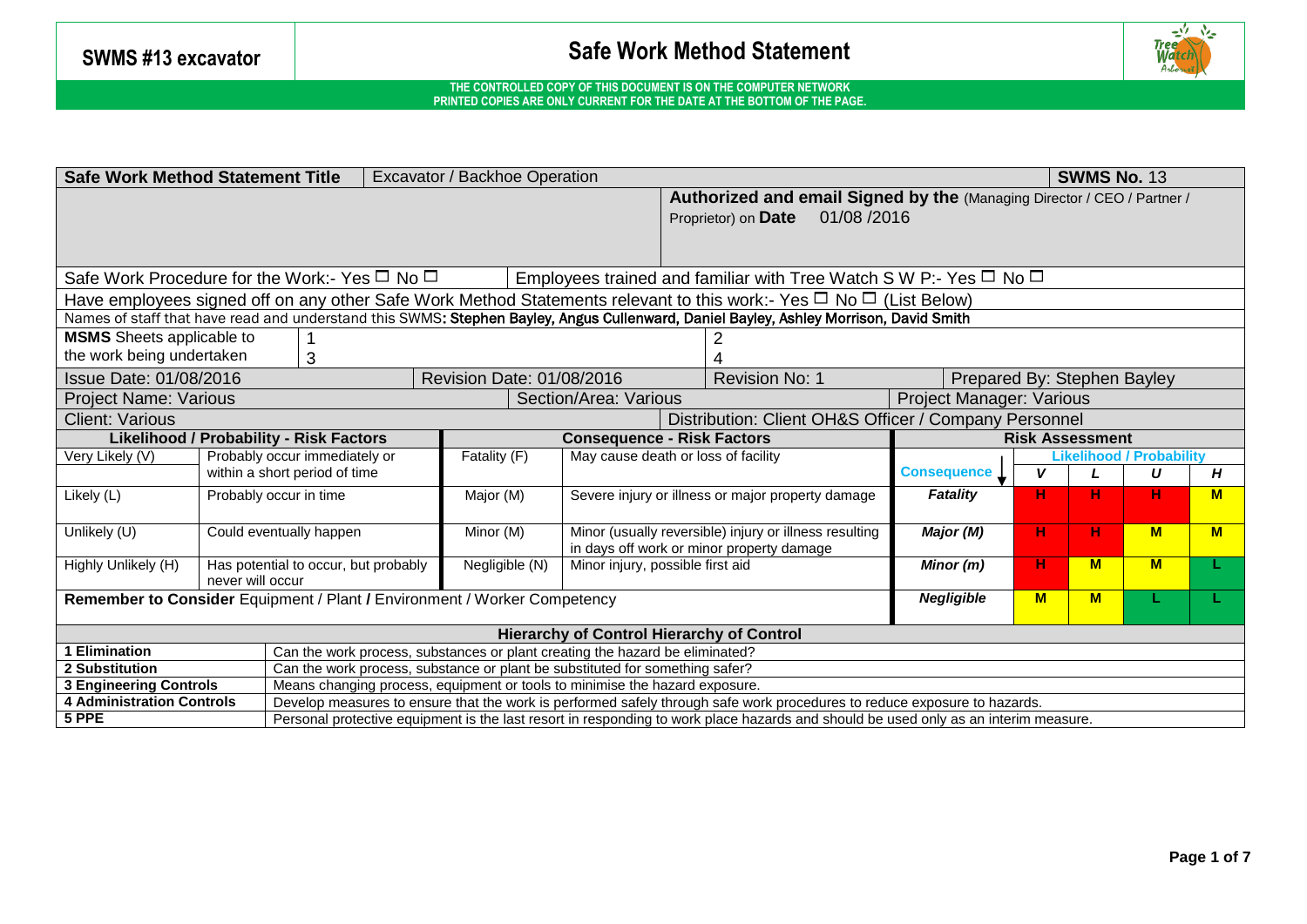

| <b>Work Method / Task Description</b>                                                  | <b>Hazards</b>                                                                                      | <b>Risk</b> | <b>Risk Control Measures</b><br><b>Responsible Person</b>                                                                                                                                                                                                                                                                                                                                                                                                                                                            |
|----------------------------------------------------------------------------------------|-----------------------------------------------------------------------------------------------------|-------------|----------------------------------------------------------------------------------------------------------------------------------------------------------------------------------------------------------------------------------------------------------------------------------------------------------------------------------------------------------------------------------------------------------------------------------------------------------------------------------------------------------------------|
| List the tasks required to perform the activity in<br>the sequence in which they occur | Against each task list the Hazards                                                                  |             | with responsibility for control<br>List the Control measures required to eliminate or minimize the workers                                                                                                                                                                                                                                                                                                                                                                                                           |
|                                                                                        | that could result in injury when the<br>task is performed by the worker                             |             | measure implementation<br>exposure to each identified hazard                                                                                                                                                                                                                                                                                                                                                                                                                                                         |
| Working outdoors                                                                       | Personnel are exposed to<br>excessive ultra violet light<br>without adequate protection.            | M           | Supervisor Employee<br>Suitable clothing, hats, glasses should be used to reduce<br>$\bullet$<br>exposure<br>All employees to apply SPF 30+ sunscreen at the<br>beginning of the day and reapply every 2 hours                                                                                                                                                                                                                                                                                                       |
| Manual handling                                                                        | Excessive manual handling<br>could lead to muscular<br>skeletal injury.                             | M           | <b>Supervisor Employee</b><br>Use mechanical aids ie forklift<br>$\bullet$<br>Lift with correct posture and do not try to lift something<br>too heavy<br>Request help when lifting heavy loads<br>$\bullet$                                                                                                                                                                                                                                                                                                          |
| Personal protective equipment<br>required for this activity                            | Personal injuries                                                                                   | H           | <b>Supervisor Employee</b><br>Hi visibility clothing<br>$\bullet$<br>Safety footwear<br>$\bullet$<br><b>Safety Helmet</b><br>$\bullet$<br>Safety glasses as required<br>Hearing protection as required<br>$\bullet$                                                                                                                                                                                                                                                                                                  |
| Check machine                                                                          | <b>Equipment failure</b><br>Collision / injury<br>Operated by unauthorised<br>unqualified person(s) | H<br>Н<br>Н | Carry out daily inspection / checks as per manufacturers<br>Operator<br>$\bullet$<br>operating manual<br>Read all manufacturers safety decals / stickers on<br>machine<br>Record in the log book and sign off by person making<br>$\bullet$<br>entry<br>Three monthly mechanical service<br>$\bullet$<br>Report any defects or damage to supervisor immediately.<br>$\bullet$<br>Do not use machine until these are repaired fixed.<br>$\bullet$<br>Place 'DANGER do not use' tag on machine to prevent<br>$\bullet$ |
| Check work area                                                                        | Machine rollover, striking<br>workers, plant or obstacles                                           | H           | use by others.<br><b>Supervisor Operator</b><br>Check work area prior to entering for ground conditions,<br>$\bullet$<br>obstacles, other plant or persons to be aware of<br>surroundings, keep minimum 2 m from banks                                                                                                                                                                                                                                                                                               |
| General travelling on site                                                             | Collision with persons, plant<br>or obstacles                                                       | H           | All persons in area to wear high visibility clothing<br>Operator<br>$\bullet$<br>Ensure flashing light and beeper are working<br>$\bullet$<br>Competent accredited operator only<br>$\bullet$<br>Observe speed limit at all times<br>$\bullet$                                                                                                                                                                                                                                                                       |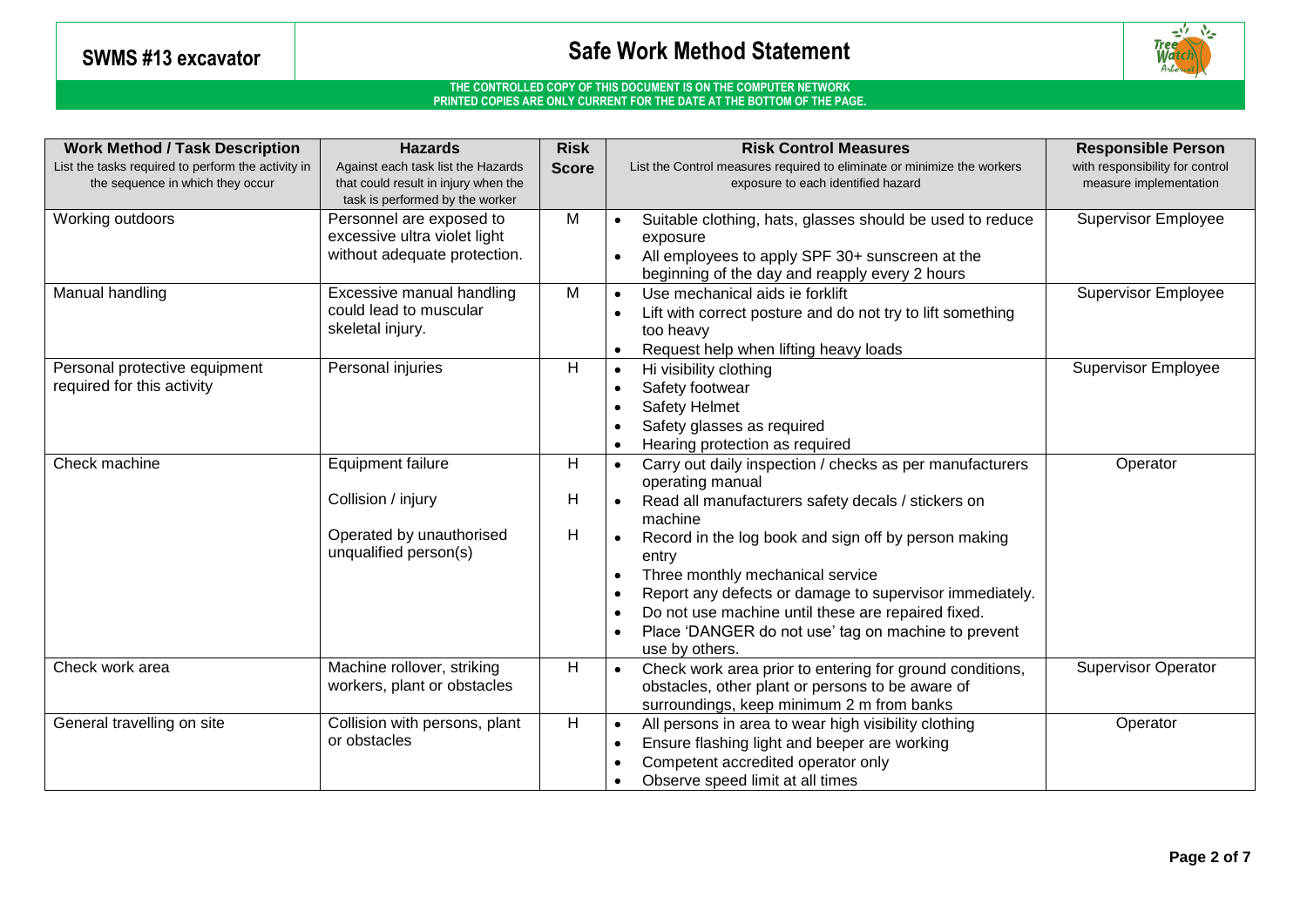

| <b>Work Method / Task Description</b><br>List the tasks required to perform the activity<br>in the sequence in which they occur | <b>Hazards</b><br>Against each task list the Hazards<br>that could result in injury when the<br>task is performed by the worker | <b>Risk</b><br><b>Score</b> | <b>Risk Control Measures</b><br>List the Control measures required to eliminate or minimize the workers<br>exposure to each identified hazard |                                                                                       | <b>Responsible Person</b><br>with responsibility for control<br>measure implementation |
|---------------------------------------------------------------------------------------------------------------------------------|---------------------------------------------------------------------------------------------------------------------------------|-----------------------------|-----------------------------------------------------------------------------------------------------------------------------------------------|---------------------------------------------------------------------------------------|----------------------------------------------------------------------------------------|
| Use of fork attachments                                                                                                         | Load falling and hitting                                                                                                        | M                           | $\bullet$                                                                                                                                     | Ensure load is secure prior to lifting above 1m                                       | Operator                                                                               |
|                                                                                                                                 | persons / structure                                                                                                             |                             |                                                                                                                                               | Do not lift above persons                                                             |                                                                                        |
|                                                                                                                                 |                                                                                                                                 |                             |                                                                                                                                               | Do not exceed SWL of machine or attachment                                            |                                                                                        |
|                                                                                                                                 | Overloading forklift                                                                                                            |                             | $\bullet$                                                                                                                                     | Check weight of material to be lifted                                                 |                                                                                        |
| Refuelling                                                                                                                      | Fire / explosion                                                                                                                | M                           | $\bullet$                                                                                                                                     | Do not smoke whilst refuelling and remove all ignition<br>sources                     | Operator                                                                               |
|                                                                                                                                 | Spills and splashes / skin                                                                                                      | M                           | $\bullet$                                                                                                                                     | Fuel stored off site in approved fuel store                                           |                                                                                        |
|                                                                                                                                 | contact                                                                                                                         |                             |                                                                                                                                               |                                                                                       |                                                                                        |
|                                                                                                                                 |                                                                                                                                 |                             |                                                                                                                                               | Do not refuel whilst machine is running                                               |                                                                                        |
|                                                                                                                                 |                                                                                                                                 |                             |                                                                                                                                               | Use a appropriately sized funnel to avoid spills                                      |                                                                                        |
|                                                                                                                                 |                                                                                                                                 |                             |                                                                                                                                               | Read understand and comply with MSDS                                                  |                                                                                        |
|                                                                                                                                 |                                                                                                                                 |                             |                                                                                                                                               | Wash hands and face after refuelling to avoid                                         |                                                                                        |
|                                                                                                                                 |                                                                                                                                 |                             |                                                                                                                                               | contamination.                                                                        |                                                                                        |
| Excavation with backhoe                                                                                                         | Striking underground services                                                                                                   | H                           | $\bullet$                                                                                                                                     | Liaison with foreman to identify details of underground                               | Operator                                                                               |
|                                                                                                                                 | Persons falling into pads and                                                                                                   |                             |                                                                                                                                               | services                                                                              |                                                                                        |
|                                                                                                                                 | footings                                                                                                                        | Η                           |                                                                                                                                               | Use services of dial before you dig if unsure of                                      |                                                                                        |
|                                                                                                                                 |                                                                                                                                 |                             |                                                                                                                                               | services location                                                                     |                                                                                        |
|                                                                                                                                 | Trench collapse                                                                                                                 |                             |                                                                                                                                               | Use a spotter when underground services may be present                                |                                                                                        |
|                                                                                                                                 |                                                                                                                                 | H                           |                                                                                                                                               | Use shovel to locate services where required to                                       |                                                                                        |
|                                                                                                                                 | Striking persons working near<br>machine                                                                                        |                             |                                                                                                                                               | gently dig where services may be                                                      |                                                                                        |
|                                                                                                                                 |                                                                                                                                 | Η                           |                                                                                                                                               | Set up exclusion zone with barricades or bunting to identify<br>area with excavations |                                                                                        |
|                                                                                                                                 |                                                                                                                                 |                             |                                                                                                                                               | Only persons directly involved with operation to be within the<br>exclusion zone      |                                                                                        |
|                                                                                                                                 |                                                                                                                                 |                             |                                                                                                                                               | Ensure excavations are barricaded at conclusion of                                    |                                                                                        |
|                                                                                                                                 |                                                                                                                                 |                             |                                                                                                                                               | excavation                                                                            |                                                                                        |
|                                                                                                                                 |                                                                                                                                 |                             |                                                                                                                                               | Ensure trenches and excavations are battered or benched                               |                                                                                        |
|                                                                                                                                 |                                                                                                                                 |                             |                                                                                                                                               | when they are more than 1.5 m deep                                                    |                                                                                        |
|                                                                                                                                 |                                                                                                                                 |                             |                                                                                                                                               | Stockpile material away from excavation at least 2m                                   |                                                                                        |
|                                                                                                                                 |                                                                                                                                 |                             |                                                                                                                                               | Spotter to maintain a clear distance from machine whilst<br>working                   |                                                                                        |
|                                                                                                                                 |                                                                                                                                 |                             |                                                                                                                                               | Spotter to ensure that operator has seen him prior to                                 |                                                                                        |
|                                                                                                                                 |                                                                                                                                 |                             |                                                                                                                                               | approaching machine                                                                   |                                                                                        |
|                                                                                                                                 |                                                                                                                                 |                             |                                                                                                                                               | Operator to be aware of spotters location at all times                                |                                                                                        |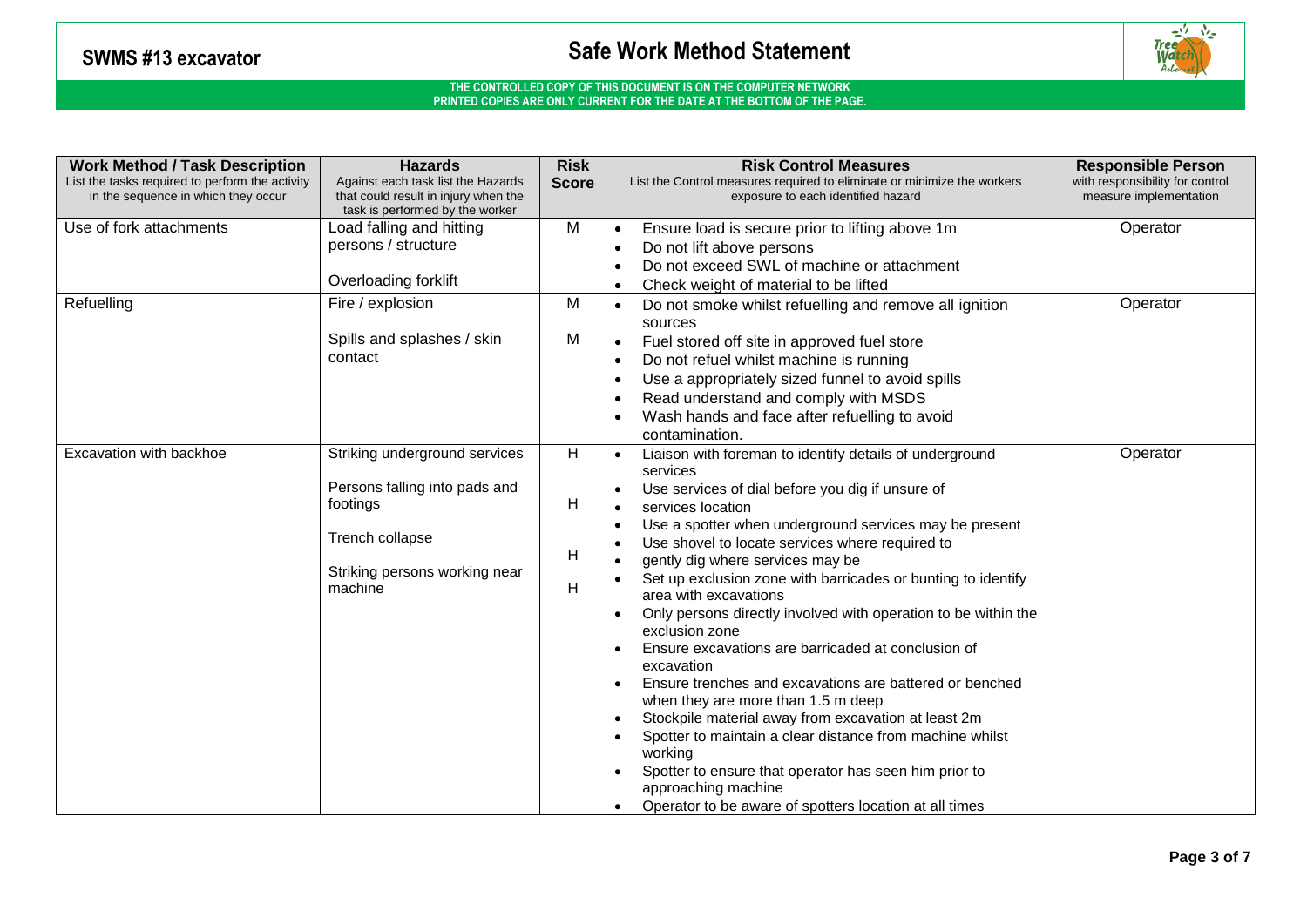

| <b>Work Method / Task Description</b><br><b>Hazards</b><br>List the tasks required to perform the activity<br>Against each task list the Hazards<br>in the sequence in which they occur<br>that could result in injury when the |                            |                                                        | <b>Risk</b><br><b>Score</b>                                                                                                              |                                                                   |                                                                                                                                                                                                                                                                                                                                                                                                                                                                                                                                                                                                                                           | <b>Risk Control Measures</b><br>exposure to each identified hazard                                                                                                           | List the Control measures required to eliminate or minimize the workers     | <b>Responsible Person</b><br>with responsibility for control<br>measure implementation |  |
|---------------------------------------------------------------------------------------------------------------------------------------------------------------------------------------------------------------------------------|----------------------------|--------------------------------------------------------|------------------------------------------------------------------------------------------------------------------------------------------|-------------------------------------------------------------------|-------------------------------------------------------------------------------------------------------------------------------------------------------------------------------------------------------------------------------------------------------------------------------------------------------------------------------------------------------------------------------------------------------------------------------------------------------------------------------------------------------------------------------------------------------------------------------------------------------------------------------------------|------------------------------------------------------------------------------------------------------------------------------------------------------------------------------|-----------------------------------------------------------------------------|----------------------------------------------------------------------------------------|--|
| task is performed by the worker<br>Loading trucks / bins with excavator<br>Persons struck by material<br>loaded into truck / bin                                                                                                |                            |                                                        | H                                                                                                                                        |                                                                   |                                                                                                                                                                                                                                                                                                                                                                                                                                                                                                                                                                                                                                           | Use truck driver or spotter to ensure that no persons get<br>too close to the truck/bin whilst being loaded,<br>spotter/driver to stand in position so as to see the area on |                                                                             | Operator                                                                               |  |
|                                                                                                                                                                                                                                 | Overloading of truck / bin |                                                        | H                                                                                                                                        |                                                                   | the opposite side of the truck/bin to the side being loaded<br>when the operator has no view of the area. Spotter must<br>ensure that they are not in a position where they can be<br>affected by falling material<br>Never lift load of material above or near persons<br>Persons to be kept clear of loading operation, area<br>supervisor to advise all persons un-associated to keep<br>clear of operation<br>Truck driver / operator to assess load to ensure that the<br>truck/ bin is not overloaded<br>Never load the truck / bin above the height of the<br>side walls<br>When loading wet or dense material; eg concrete or wet |                                                                                                                                                                              |                                                                             |                                                                                        |  |
| <b>Personnel Qualifications and Experience</b>                                                                                                                                                                                  |                            |                                                        |                                                                                                                                          |                                                                   |                                                                                                                                                                                                                                                                                                                                                                                                                                                                                                                                                                                                                                           | <b>Personnel Duties and Responsibilities</b>                                                                                                                                 | soil, the maximum weight may be exceeded more quickly                       | <b>Training Required to Complete Work</b>                                              |  |
| Construction OH&S induction (White Card)                                                                                                                                                                                        |                            | Supervisor to carry out daily inspections of work site |                                                                                                                                          |                                                                   |                                                                                                                                                                                                                                                                                                                                                                                                                                                                                                                                                                                                                                           |                                                                                                                                                                              | Supervisor to be trained in risk identification risk                        |                                                                                        |  |
| Company OH&S induction<br>Site specific induction                                                                                                                                                                               |                            |                                                        | for hazards.                                                                                                                             |                                                                   |                                                                                                                                                                                                                                                                                                                                                                                                                                                                                                                                                                                                                                           | assessment and risk control eg Job Safety Analysis<br>(JSA's)                                                                                                                |                                                                             |                                                                                        |  |
| Operator to be trained and accredited                                                                                                                                                                                           |                            |                                                        | All personnel to maintain tidy work area on site at<br>all times. Personal Protective Equipment (PPE) to<br>be worn at all times on site |                                                                   |                                                                                                                                                                                                                                                                                                                                                                                                                                                                                                                                                                                                                                           |                                                                                                                                                                              | Supervisor to be appropriately trained, qualified and<br>competent in OH&S. |                                                                                        |  |
| Trained Spotters are to be used for operations near                                                                                                                                                                             |                            |                                                        |                                                                                                                                          |                                                                   |                                                                                                                                                                                                                                                                                                                                                                                                                                                                                                                                                                                                                                           | Barricading to be used as appropriate to protect                                                                                                                             |                                                                             | On the job skills training to be conducted by Supervisor                               |  |
| overhead and underground services                                                                                                                                                                                               |                            |                                                        | others from working below elevated work                                                                                                  |                                                                   |                                                                                                                                                                                                                                                                                                                                                                                                                                                                                                                                                                                                                                           | to personnel.                                                                                                                                                                |                                                                             |                                                                                        |  |
| Engineering Details / Certificates / WorkSafe Approvals / Australian Standards                                                                                                                                                  |                            |                                                        |                                                                                                                                          |                                                                   |                                                                                                                                                                                                                                                                                                                                                                                                                                                                                                                                                                                                                                           | Referenced - Guidance Notes / Regulations / Legislation                                                                                                                      |                                                                             |                                                                                        |  |
| AS 229401:1997 Earth-moving Machinery - Protective structures - General                                                                                                                                                         |                            |                                                        |                                                                                                                                          | Occupational Health and Safety Act 2004                           |                                                                                                                                                                                                                                                                                                                                                                                                                                                                                                                                                                                                                                           |                                                                                                                                                                              |                                                                             |                                                                                        |  |
| AS 2664-1983 Earthmoving machinery – Seat belts and seat belt anchorages                                                                                                                                                        |                            |                                                        |                                                                                                                                          |                                                                   |                                                                                                                                                                                                                                                                                                                                                                                                                                                                                                                                                                                                                                           | OH&S Safety Regulations 2007, Chapter 5 - Part 5.1 Construction                                                                                                              |                                                                             |                                                                                        |  |
| AS/NZS 4602:1999 High visibility safety garments                                                                                                                                                                                |                            |                                                        |                                                                                                                                          |                                                                   |                                                                                                                                                                                                                                                                                                                                                                                                                                                                                                                                                                                                                                           | OH&S Safety Regulations 2007, Chapter 3 - Part 3.5 Plant                                                                                                                     |                                                                             |                                                                                        |  |
| AS 4024 Safeguarding of machinery (Series)                                                                                                                                                                                      |                            |                                                        |                                                                                                                                          | OH&S Safety Regulations 2007, Chapter 3 - Part 3.6 High Risk Work |                                                                                                                                                                                                                                                                                                                                                                                                                                                                                                                                                                                                                                           |                                                                                                                                                                              |                                                                             |                                                                                        |  |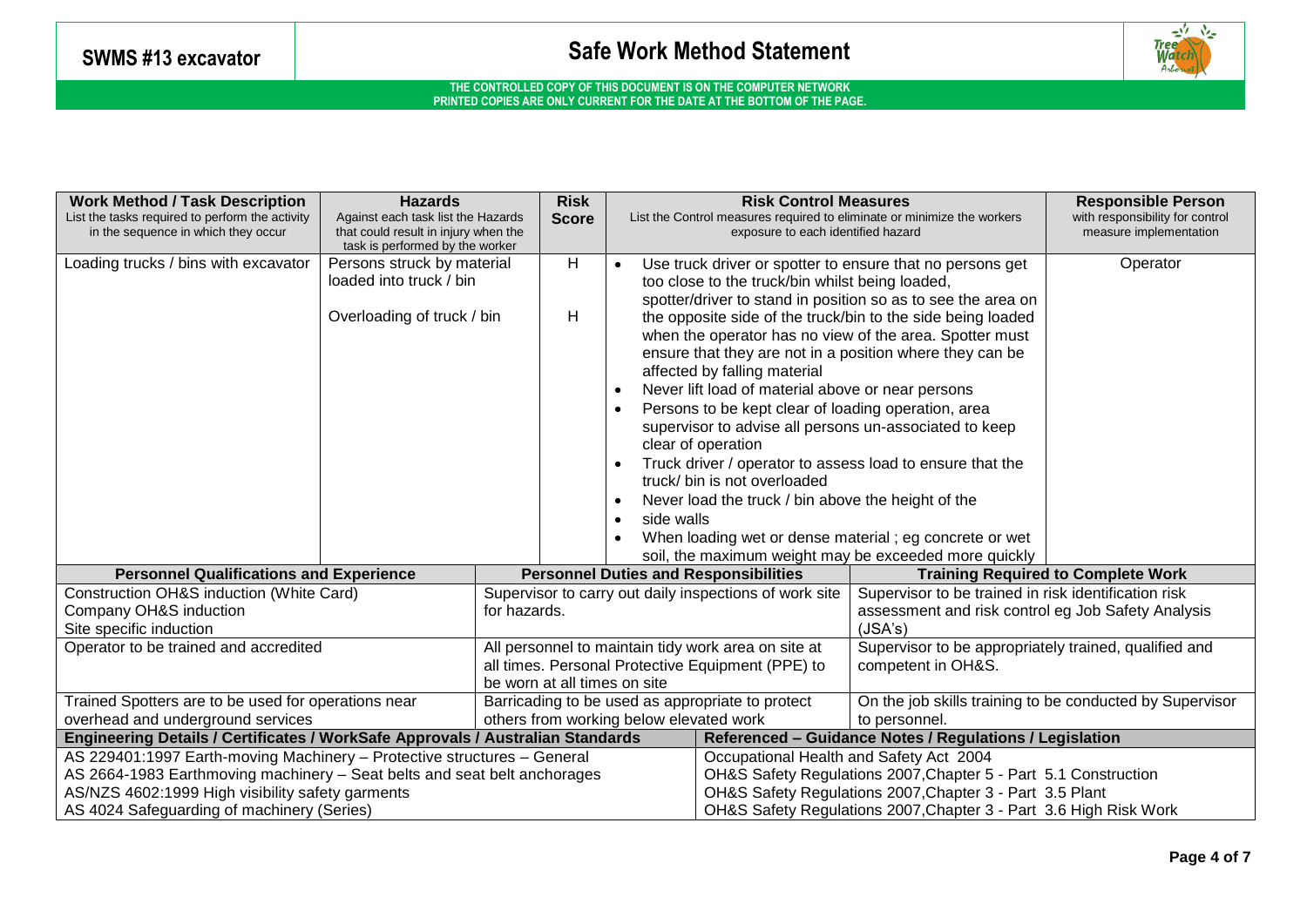

**THE CONTROLLED COPY OF THIS DOCUMENT IS ON THE COMPUTER NETWORK PRINTED COPIES ARE ONLY CURRENT FOR THE DATE AT THE BOTTOM OF THE PAGE.**

AS 1470 Health and Safety at Work – Principles and Practices Code Code of Practice for Plant 1995 (Compliance Code)

| Engineering Details / Certificates / WorkSafe Approvals / Australian Standards   |                      |                                                                    | Referenced - Guidance Notes / Regulations / Legislation                        |  |  |  |
|----------------------------------------------------------------------------------|----------------------|--------------------------------------------------------------------|--------------------------------------------------------------------------------|--|--|--|
|                                                                                  |                      |                                                                    | OH&S Safety Regulations 2007, Chapter 3 - Part 3.1 Manual Handling             |  |  |  |
|                                                                                  |                      | OH&S Safety Regulations 2007, Chapter 3 - Part 3.2 Noise           |                                                                                |  |  |  |
|                                                                                  |                      | Code of Practice for Manual Handling (Compliance Code)             |                                                                                |  |  |  |
|                                                                                  |                      |                                                                    | Code of Practice for Noise (Compliance Code)                                   |  |  |  |
|                                                                                  |                      |                                                                    | Code of Practice for Building and Construction Workplace (Compliance Code)     |  |  |  |
|                                                                                  |                      | WorkSafe Victoria Framework for Undertaking Work Near Overhead and |                                                                                |  |  |  |
|                                                                                  |                      | <b>Underground Assets</b>                                          |                                                                                |  |  |  |
| <b>Plant / Equipment</b>                                                         |                      |                                                                    | <b>Maintenance Checks</b>                                                      |  |  |  |
| Plant Hazard Identification and Risk Assessment to be conducted for plant use eg |                      |                                                                    | Daily safety checklist (Log Books) for all plant on site to be completed daily |  |  |  |
| Backhoes, Cranes, Scissor Lift, Boom Lift, Cherry Picker                         |                      |                                                                    | All plant to be maintained in accordance with manufacturer's                   |  |  |  |
|                                                                                  |                      |                                                                    | recommendations.                                                               |  |  |  |
|                                                                                  |                      |                                                                    | Maintaince records to be available on site                                     |  |  |  |
| <b>Responsible Person (Supervisor Foreman)</b>                                   | <b>Name: Various</b> |                                                                    |                                                                                |  |  |  |
|                                                                                  |                      |                                                                    |                                                                                |  |  |  |
|                                                                                  |                      |                                                                    |                                                                                |  |  |  |
|                                                                                  |                      |                                                                    |                                                                                |  |  |  |
|                                                                                  |                      |                                                                    |                                                                                |  |  |  |
|                                                                                  |                      |                                                                    |                                                                                |  |  |  |
|                                                                                  |                      |                                                                    |                                                                                |  |  |  |
|                                                                                  |                      |                                                                    |                                                                                |  |  |  |
|                                                                                  |                      |                                                                    |                                                                                |  |  |  |
|                                                                                  |                      |                                                                    |                                                                                |  |  |  |
|                                                                                  |                      |                                                                    |                                                                                |  |  |  |
|                                                                                  |                      |                                                                    |                                                                                |  |  |  |
|                                                                                  |                      |                                                                    |                                                                                |  |  |  |
|                                                                                  |                      |                                                                    |                                                                                |  |  |  |
|                                                                                  |                      |                                                                    |                                                                                |  |  |  |
|                                                                                  |                      |                                                                    |                                                                                |  |  |  |
|                                                                                  |                      |                                                                    |                                                                                |  |  |  |
|                                                                                  |                      |                                                                    |                                                                                |  |  |  |
|                                                                                  |                      |                                                                    |                                                                                |  |  |  |
|                                                                                  |                      |                                                                    |                                                                                |  |  |  |
|                                                                                  |                      |                                                                    |                                                                                |  |  |  |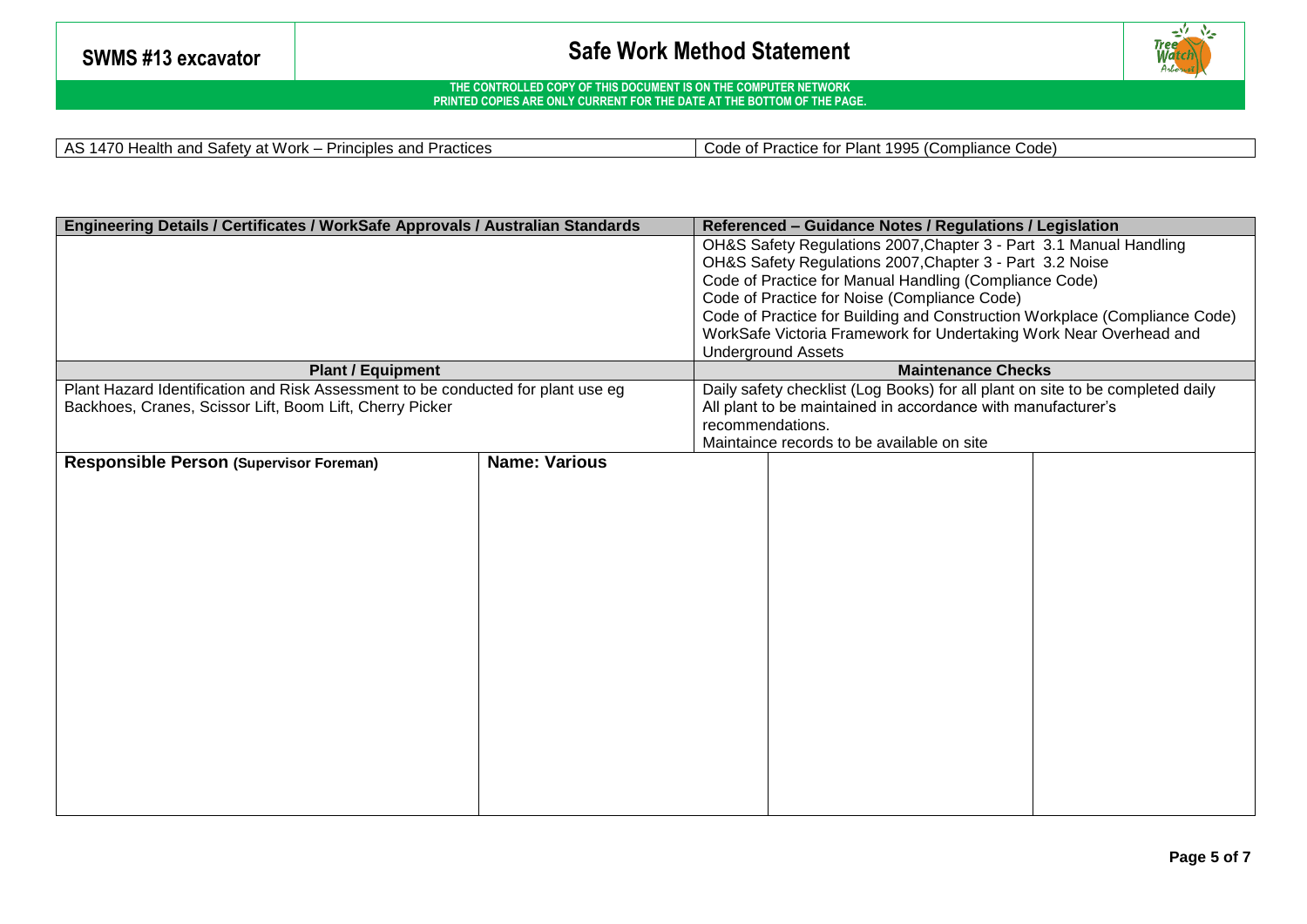

#### **THE CONTROLLED COPY OF THIS DOCUMENT IS ON THE COMPUTER NETWORK PRINTED COPIES ARE ONLY CURRENT FOR THE DATE AT THE BOTTOM OF THE PAGE.**

The persons (employees, subcontractors and others) that have signed below:

- 1. been involved in the hazard/risk assessment and the determination of the hazard/risk controls applicable to their tasks, duties and responsibilities
- 2. had all hazards and risk controls have been communicated to them
- 3. and are fully aware of and understand the hazards/risks and safety risk controls and rules required
- 4. agreed to all the hazard/risk controls<br>5. agreed to and understand their Duty
- 5. agreed to and understand their Duty of Care to themselves and others<br>6. agreed that they are the person responsible for site supervision of the work, inspecting
- agreed that they are the person responsible for site supervision of the work, inspecting and approving work areas, work methods, compliance with SWMS, protective measures, plant, equipment and power tools.

*Print name clearly date a sign here:* 

**If any unforeseen circumstances should arise and 100% compliance with this Safe Work Method Statement is not possible work is to cease until the Safe Work Method Statement is reviewed.**

**Note: All personnel must be inducted into the above Safe Work Method Statement via a toolbox meeting with their acknowledgment signatures of being inducted on it prior to work commencing.**